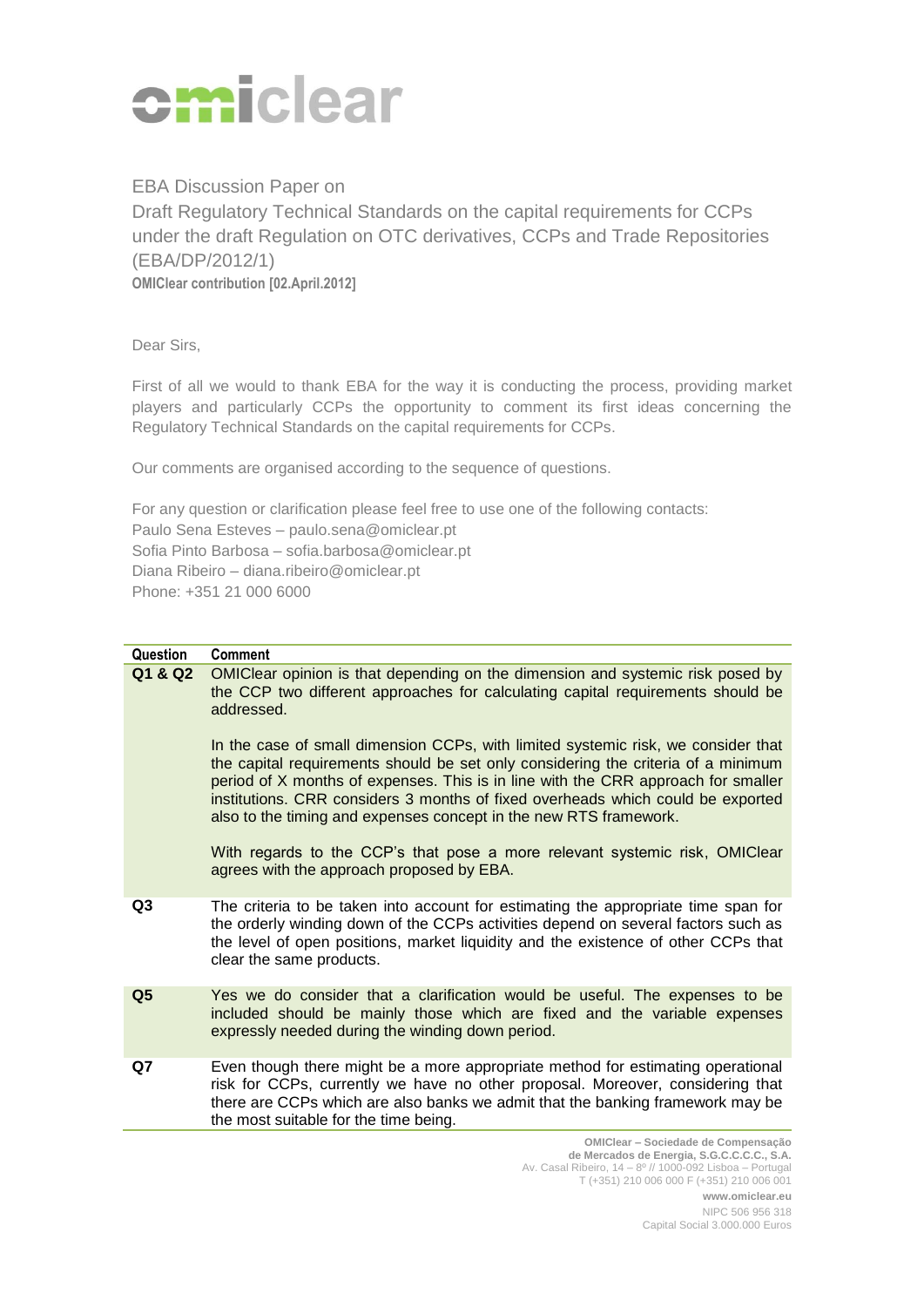## omiclear

**Q10** OMIClear considers that the Basic Indicator Approach (BIA) was designed for the banking sector and may not take into account the specificities of the CCP activities.

> Nevertheless, since we have no other approach to propose, we agree to use BIA but limiting the "relevant indicator" to 12%.

As a matter of fact, taking into account:

- that banks are using the threshold of 15%
- the demanding regulation and standards that CPPs will be obliged to meet under EMIR, with regards to corporate governance, reporting, counterparties, collateral, payment systems, etc.
- that CCPs are closely monitored by securities and/or banking supervisors.
- that the CCP business assumes clearly a B2B profile, typically with highly solvent counterparties, most of them acting under the banking environment.
- that CCP uses STP and highly tested solutions without notice of any significant fail.

We consider the "relevant indicator" imposed to CCPS must be lower than that of banks and a 12% threshold would be the appropriate value.

**Q11** OMIClear opinion is that the business lines considered under the standardised approach are designed for the banking sector and are not adequate for the CCPs.

> Though in terms of wording the classes may appear similar to banks, namely "payment and settlement", from an operational standpoint they are different. Concerning "settlement", usually CCPs are located centrally in the process, relationships are governed by clear and approved rules, and, compared to banks, CCPs counterparts are large and few. With regards to payments CCPs role is less risky than that performed by others, namely those involved in corporate actions management.

> Our recommendation, then, would be to develop, in the medium term, a specific approach, identifying and including relevant business lines for CCPs. During this transitory period we would suggest to use the BIA and a criteria base approach, duly justified, for those CCPs that intend to explore the Standardised Approach. These first attempts in the transitory phase would naturally be a valuable input to the final solution.

- **Q12** Yes.
- **Q15** Yes, but Credit Risk Mitigation forms should be assumed with regards to Credit and Counterparty risk of CCPs.
- **Q17** OMIClear agrees with the Standardised Approach. However we would like to point out that the 8% risk weight foreseeable increase should also impact the threshold referred to in CRR art.87 (4b) and Art 90 (2b). Accordingly risk weighted assets (RWA) should be computed by multiplying the total capital requirements with the appropriate factor and not 12.5.
- **Q18** The type of CPP business should not impact or restrict the capital requirements method it intends to follow.
- **Q19** In our opinion the assets used by CCPs are already subject to very strict requirements and as such we see no need in imposing additional ones.